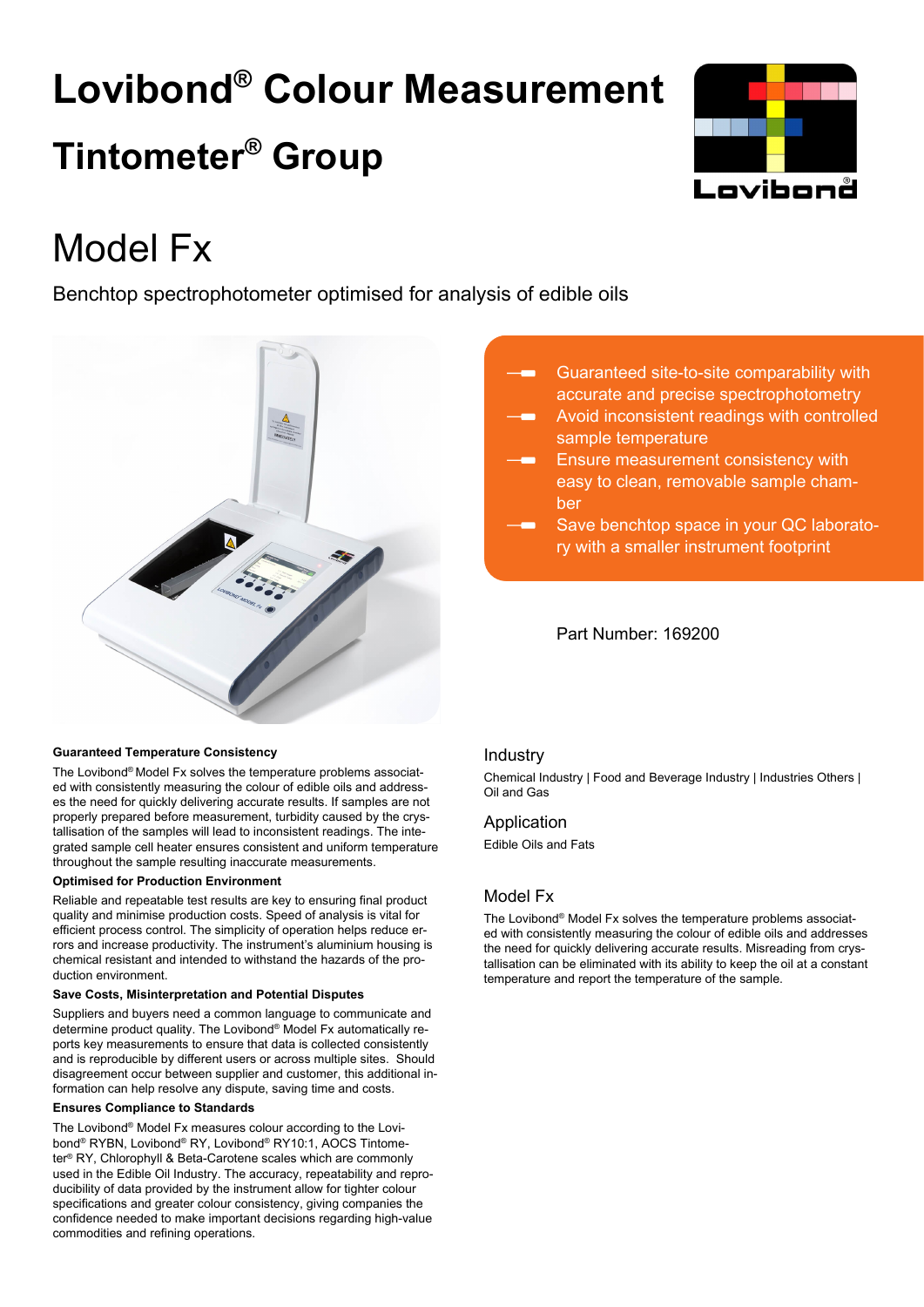## Technical Data

| <b>Applicable Standard</b>           | AOCS Cc 8d-55<br>AOCS Cc 13b-45<br>AOCS Cc 13d-55<br>AOCS Cc 13e-92<br>AOCS Cc 13j-97<br><b>BS684</b><br>BS684 Section 2.20<br>Chinese GB/T 22460-2008<br>IS 548 (part 1)-2010<br>ISO 15305<br><b>ISO 27608</b><br>MS 252 : Part 16<br>MS 817: Part 12 |
|--------------------------------------|--------------------------------------------------------------------------------------------------------------------------------------------------------------------------------------------------------------------------------------------------------|
| <b>Colour Type</b>                   | Transparent                                                                                                                                                                                                                                            |
| <b>Wavelength Range</b>              | 380 - 780 nm                                                                                                                                                                                                                                           |
| <b>Wavelength Accura-</b><br>сy      | $0.2 \text{ nm}$                                                                                                                                                                                                                                       |
| <b>Spectral Scope</b>                | $<$ 15 nm                                                                                                                                                                                                                                              |
| <b>Photometric Range</b>             | $0 - 100$ % T                                                                                                                                                                                                                                          |
| <b>Photometric Lineari-</b><br>ty    | $± 0.01 %$ T                                                                                                                                                                                                                                           |
| Stray Light                          | $< 0.01 %$ T                                                                                                                                                                                                                                           |
| <b>Detector</b>                      | Spectrometer                                                                                                                                                                                                                                           |
| <b>Interfaces</b>                    | USB<br><b>RS 232</b>                                                                                                                                                                                                                                   |
| <b>Instrument Housing</b>            | Aluminium                                                                                                                                                                                                                                              |
| <b>Repeatability</b>                 | ± 0.5 % T                                                                                                                                                                                                                                              |
| Portability                          | Benchtop                                                                                                                                                                                                                                               |
| <b>Touchscreen</b>                   | No                                                                                                                                                                                                                                                     |
| <b>Input Voltage</b>                 | 110 VAC, 250 VAC, 60 W (24 V)                                                                                                                                                                                                                          |
| <b>Environmental Con-</b><br>ditions | Temperature: +5°C - 40°C; Humidity: Up To 90 %<br>non condensing                                                                                                                                                                                       |
| <b>Stock Conditions</b>              | Temperature: -20°C - 85°C; Humidity: Up To 90 %<br>non condensing                                                                                                                                                                                      |
| Compliance                           | СE                                                                                                                                                                                                                                                     |
| Languages User In-<br>terface        | English, German, French, Spanish, Italian, Por-<br>tuguese, Russian, Japanese, Chinese                                                                                                                                                                 |
| <b>Dimensions</b>                    | 301 x 152 x 331 mm                                                                                                                                                                                                                                     |
| Weight                               | 5.16 kg                                                                                                                                                                                                                                                |

## Accessories

| Title                            | Part Num-<br>ber |
|----------------------------------|------------------|
| W600/B/10 Borosilicate Glass     | 655960           |
| W600/B/25 Borosilicate Glass     | 655990           |
| W600/B/33 Borosilicate Glass     | 656010           |
| W600/B/40 Borosilicate Glass     | 656020           |
| W600/B/100 Borosilicate Glass    | 656030           |
| W600/B/1/16" Borosilicate Glass  | 656044           |
| W600/B/1/8" Borosilicate Glass   | 656054           |
| W600/B/1/4" Borosilicate Glass   | 656064           |
| W600/B/1/2" Borosilicate Glass   | 656074           |
| W600/B/1" Borosilicate Glass     | 656080           |
| W600/B/2" Borosilicate Glass     | 656090           |
| W600/B/3" Borosilicate Glass     | 656104           |
| W600/B/4" Borosilicate Glass     | 656114           |
| W600/B/5" Borosilicate Glass     | 656124           |
| W600/B/5 1/4" Borosilicate Glass | 656130           |
| W600/B/50 Borosilicate Glass     | 656200           |

## Delivery Scope

- **Model Fx instrument**
- **External power supply**
- Set of 3 power leads (UK, European and United States)
- **Quick start guide (hard copy)**
- **USB** memory stick (containing the manuals)
- **Certificate of conformity**
- **Conformance filter**
- **W600/B/1" cell (Borosilicate, 1" path** length)
- $-$ W600/B/5¼" cell (Borosilicate, 5¼" path length)